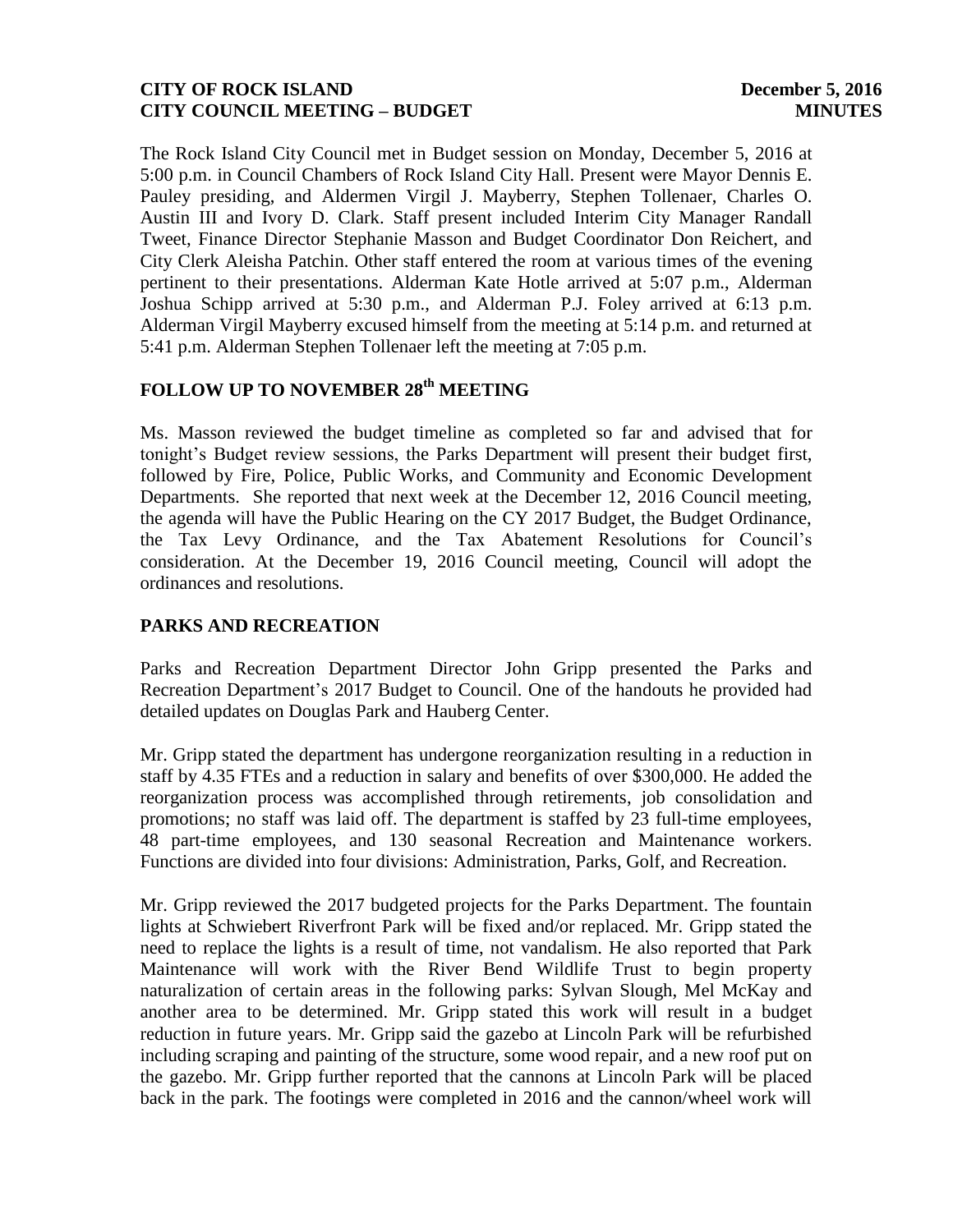be finished in 2017. Mr. Gripp said the roof will be replaced on the garage at Douglas Park where equipment to maintain the ball fields is stored. He also stated the upper shelter at Longview Park will have a complete roof replacement and board repair. Mr. Gripp reported the basketball courts at Lincoln Park and Hodge Park will be resealed, painted and new rims installed.

Mr. Gripp then reviewed new or renewed contracts for RIFAC, Parks, Golf, and Recreation.

Mr. Gripp reported on changes to revenue or fee structures. He stated that the amount of tax dollars the Parks Department receives is not going to change, but the distribution of dollars will change. Parks will be receiving additional tax dollars in 2017 as well as the community side of RIFAC that is not supported by membership fees. He also said this restructuring will not reduce or negatively impact Recreation programming. Mr. Gripp reported that effective October  $1<sup>st</sup>$ , the RIFAC membership rates increased by 6% across the board. This will provide a projected increase of \$50,000 in revenue. He also stated that in town ball field rental, gym rental, and camp rates have increased; other programming rates were increased in 2016.

Mr. Gripp then reviewed changes in service levels. He told the Council for the first time, mowing services will be contracted for nine parks: Denkman, Haymaker, MLK, Old Horace Mann, Rauch, Realtor's, Shadybrook, Sylvan Slough, and Webber Parks. Mr. Gripp stated that this change will create the necessary time for Park Maintenance staff to complete preventative maintenance measures in all of the parks. Mr. Gripp reported that the department hosted three community meetings and several recreational round table discussions in 2016. He said the focus is to develop a consistent survey process for all facilities and programming. A priority for the Parks Department is community involvement and department transparency. Council discussed the results of the survey conducted in 2016.

Mr. Gripp reported that a lot of hard work has been accomplished with the Friends of Hauberg group including tuck pointing, exterior painting, plumbing upgrades, tree removal, window repair and general grounds work. He told Council the Friends of Hauberg group has created docent tours, a website, and a great deal of marketing for the facility. He also stated that due to the Friends' efforts, the level of service has increased drastically at Hauberg. Mr. Gripp reported that the Friends of Douglas Park have accomplished a lot of work, including electrical and plumbing work which is underground and behind the scenes and not visible to the public as well as irrigation, turf improvement and general site improvements. He stated that the Parks Department and the Friends of Douglas Park will continue to work together to improve the overall park.

Mr. Gripp then reviewed the operational changes for the Parks Department. He discussed the department reorganization that resulted in the elimination of the Parks Superintendent position, the Superintendent of Golf Maintenance position, the Golf Services Manager position, and some seasonal staff. He said positions were consolidated and talented mid-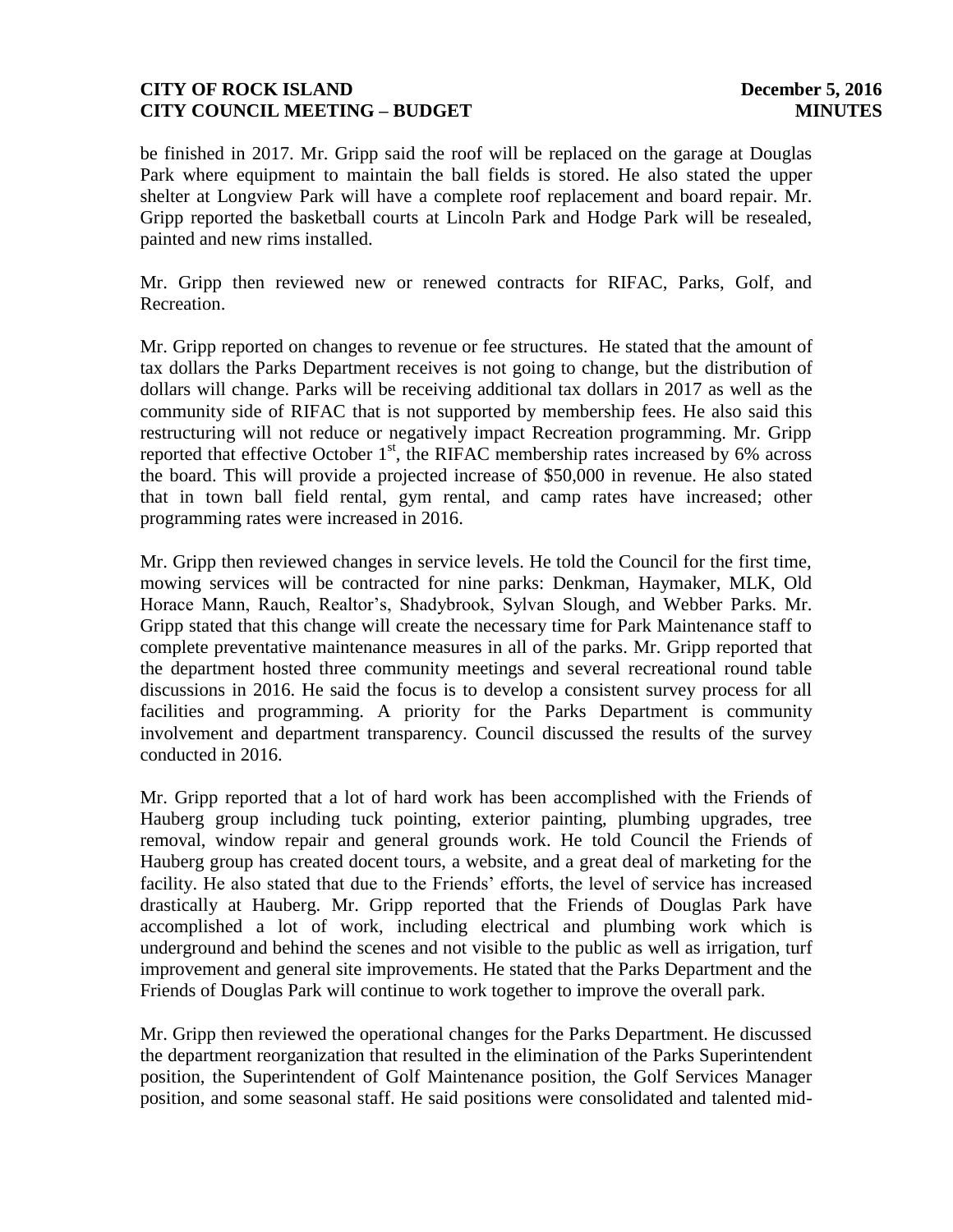level managers were promoted. The seasonal positions have been reduced due to the contracted mowing services.

Mr. Gripp reviewed new and renewed grants for the Parks Department. He stated that the Open Space Lands Acquisition & Development grant (OSLAD) is a continuation from two years ago, but it was not funded due to the budget problems in Illinois. He said paperwork is filed quarterly to keep the department eligible for the grant if it should receive funding. The OSLAD grant, when funded, will be for \$75,000 to go towards fencing at Douglas Park. Mr. Gripp reported there will be a meeting on December  $15<sup>th</sup>$  to see if the department receives the First Tee grant to pay for \$150,000 in upgrades to the practice facility at Highland Springs Golf Course. Mr. Gripp explained that the department will repay \$50,000 of the grant block to the First Tee over five years and the upgraded practice facility will increase the junior lesson programming and benefit the daily, league, and outing customers.

Mr. Gripp reviewed CIP departmental projects and expenses using Gaming or General Fund carryover funds. He reported that \$50,000 in Gaming funds will be used to develop a playground element at Douglas Park. The intent is to install a playground, proper ground material, benches, landscaping, and playground lights. Mr. Gripp stated \$60,000 in Gaming funds will be used to move the shelter at the south end of Hodge Park to the north end by the parking lot. He said shorter ADA paths will be installed for the shelter and playground equipment will also be updated at the park. Mr. Gripp reported \$75,000 in Gaming funds will be used for energy audit upgrades for RIFAC including lighting, control panels, and system settings. Mr. Gripp expects the energy consumption upgrades will pay for themselves in 4 to 5 years.

Mr. Gripp further reported that the revenue/expenses appear to be a negative budget, but there is a depreciation charge of \$463,000 and depreciation does not affect cash. He added that if depreciation is added back in, there actually is a surplus budget of \$83,700. Mr. Gripp also reviewed measures they've taken to reach the goals for Council's Strategic Plan. He stated first was the re-organization to get the department financially healthy and more efficient; second, the Recreation business review is ongoing to provide more information on cost reduction and revenue generation; and third, community involvement. He added through the community meetings, round table discussions and surveys, they have learned the citizens really value the services of the Parks Department. They have built up a lot of community support; and this will continue to be a priority moving forward.

Council discussed the Parks Department budget as it related to reserves, staffing changes as a result of the reorganization, Hauberg Center, and the golf courses. Several Council members commended Mr. Gripp and the Parks Department for the positive image the Parks and Recreation facilities present to the public.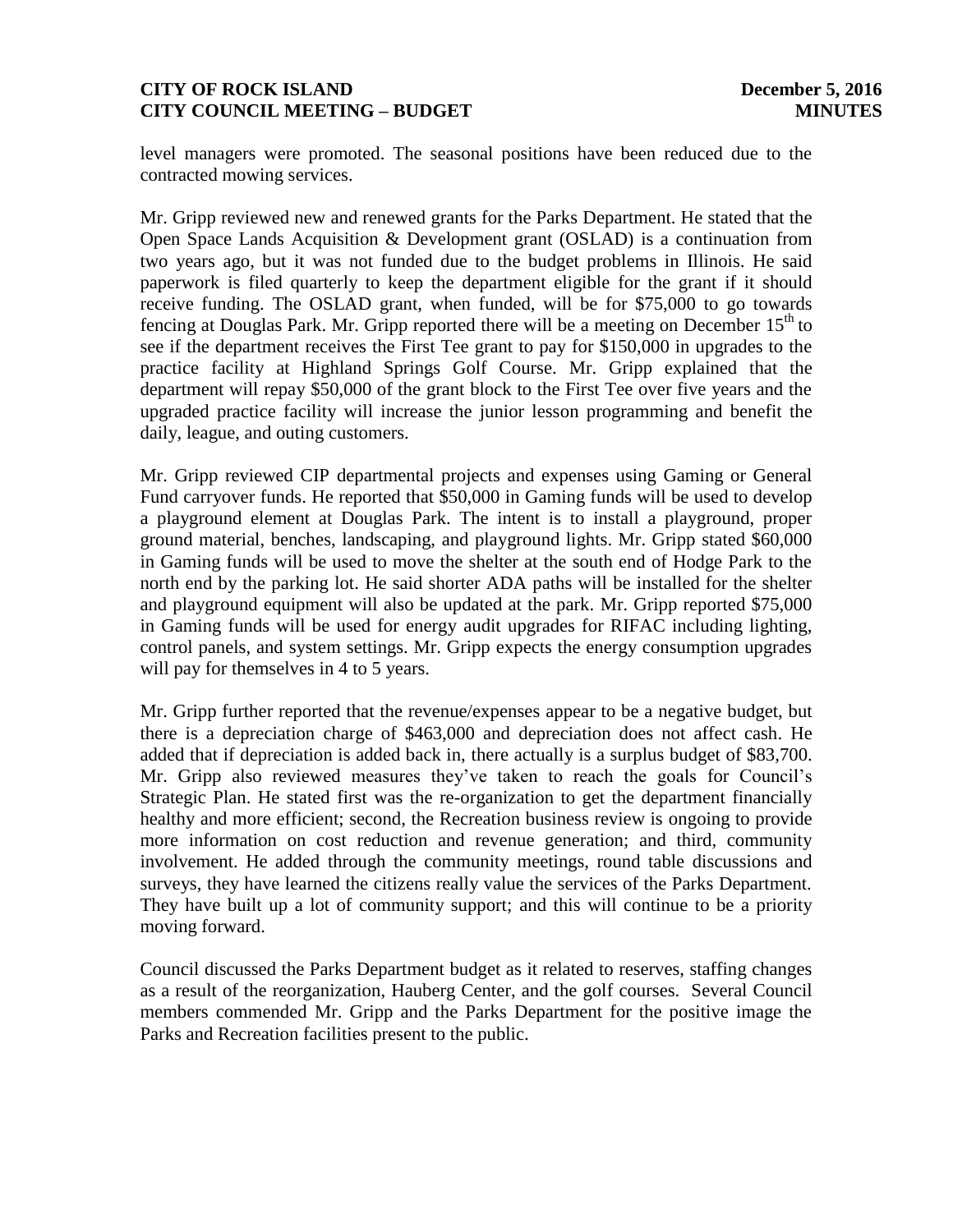# **FIRE**

Fire Chief Jeff Yerkey presented the Fire Department's 2017 Budget.

Chief Yerkey reported that current Fire Department staffing levels are 59 FTEs with 58 sworn and one civilian personnel. The chief stated he expects two retirements in January with one possible disability. He added that two additional retirements were budgeted for just in case. Council discussed the eligibility list.

Chief Yerkey reported on the department's budgeted projects: at the Central Fire Station, the ceiling in the bathrooms on the first floor will be replaced; at Station 2, the exhaust unit on the roof will be replaced; at Station 3, the plumbing fixture in the main bathroom 3 will be replaced; at Station 4, the rear garage door opener will be replaced; and at EMS, materials will be purchased to build training props, which is more cost effective than sending staff to specialized training. Council discussed with Chief Yerkey the age and condition of Central Fire Station.

Chief Yerkey detailed the budgeted contracts: continuation of the contract with Professional Billing Services for ambulance billing; service agreements for station generators, mask room compressor, extrication equipment, heart monitors, and ambulance cots; and continuation of the contract with Kenney's Pest Control for exterminator services. The Fire Department administration will be accepting bids to contract for lawn treatment services for all stations in CY 2017.

Chief Yerkey reviewed the revenue projections budgeted for CY 2017: \$3.1 million in ambulance billing; \$22,000 in Haz Mat permits; \$52,000 from the Foreign Fire Tax Fund (a special fund distributed through the Illinois Municipal League); and \$600 in Safe Kids donations.

Chief Yerkey reported that no changes in the level of service are expected in CY 2017. He further reported on operational changes expected in the department. The new pumper truck has been delivered and will be placed into service at Station 4. Chief Yerkey reviewed a new procedure for the treatment of cardiac arrest patients that was implemented in January 2016. The goal is to increase survival rates by increasing the Return of Spontaneous Circulation (ROSC) in cardiac arrest patients. This is a collaborative effort between the Fire Department and Unity Point-Trinity EMS System. The Chief stated that the ROSC rate has already increased from the single digits to 58% with an overall survival rate of 17%. Chief Yerkey emphasized that starting chest compressions as soon as cardiac arrest starts (before Fire/EMS arrives) is critical in increasing survival rates. Chief Yerkey further discussed best practices, survival rates, and the two levels of billing for service.

Chief Yerkey reviewed the regional application to FEMA that was submitted on October 20, 2016 as part of the 2016 Assistance to Firefighters Grant (AFG) to replace selfcontained breathing apparatus for the Rock Island and Moline Fire Departments. The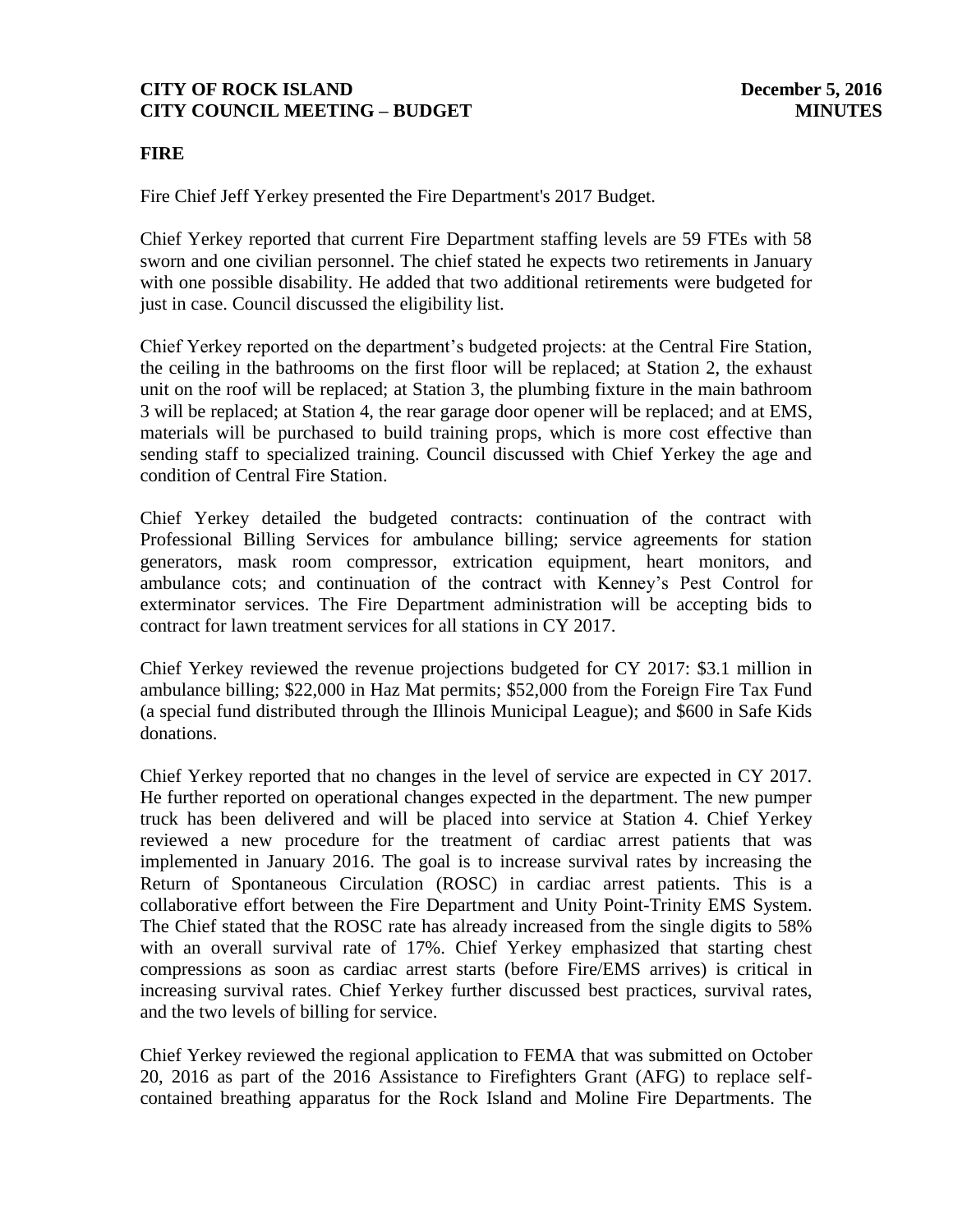Chief expects the award to be made in January or February. The department will be responsible for 10% in matching funds based on population.

Chief Yerkey reported on the projects that are included in the Capital Budget for CY 2017 using Gaming funds which include the roof replacement at Station 4 and the access door. He explained that another CIP project will be when the department makes the transition to P25 digital communications; station alerting equipment that is P25 compliant will be needed to replace existing equipment.

Council further discussed with Chief Yerkey MABAS (mutual aid agreements), the number of annual fires in Rock Island, and fire truck replacements. Chief Yerkey informed Council that with older homes and synthetic materials in homes, fires are reaching flashover conditions much quicker. He also reported the department's water rescue boat is still in the water and will remain until the river ices over.

# **POLICE**

Police Chief Jeff VenHuizen along with Deputy Chief Jason Foy addressed the Council and presented the Police Department's 2017 Budget.

Chief VenHuizen reported the total number of employees is 110 with 83 sworn and 27 civilian personnel. There is one probationary officer that is in the field training program and three recruits are scheduled to graduate the Police Academy next week.

Chief VenHuizen discussed the budgeted project of the implementation of the body worn camera program. The Chief answered questions from Council regarding the body camera program. Overall, Chief VenHuizen feels the program will be a valuable tool for the department and will show the good work of the department. He explained the system has built-in capabilities for redaction of people's faces in the video not involved in the incident. Chief VenHuizen also stated there should be no expectation of privacy when in public.

Chief VenHuizen reported the budgeted contracts and revenues remain consistent with no real changes. He further reported that with the new police station, the department's level of efficiency has improved increasing the level of service to the public. It has been completely positive for both the staff and the community, especially with the community room being available for community meetings. He said it all translates to better customer service and engagement with the public. The Chief reported that in August of 2016, he implemented a Monthly Crime Meeting. The meeting provides information to citizens on current crime trends and a member of the department usually provides information about police operations. Four monthly crime meetings were held in 2016 and Chief VenHuizen will resume them in January 2017. The meetings are also live-streamed by various media outlets. Council discussed these meetings.

Council discussed weapons discharging in the City with Chief VenHuizen.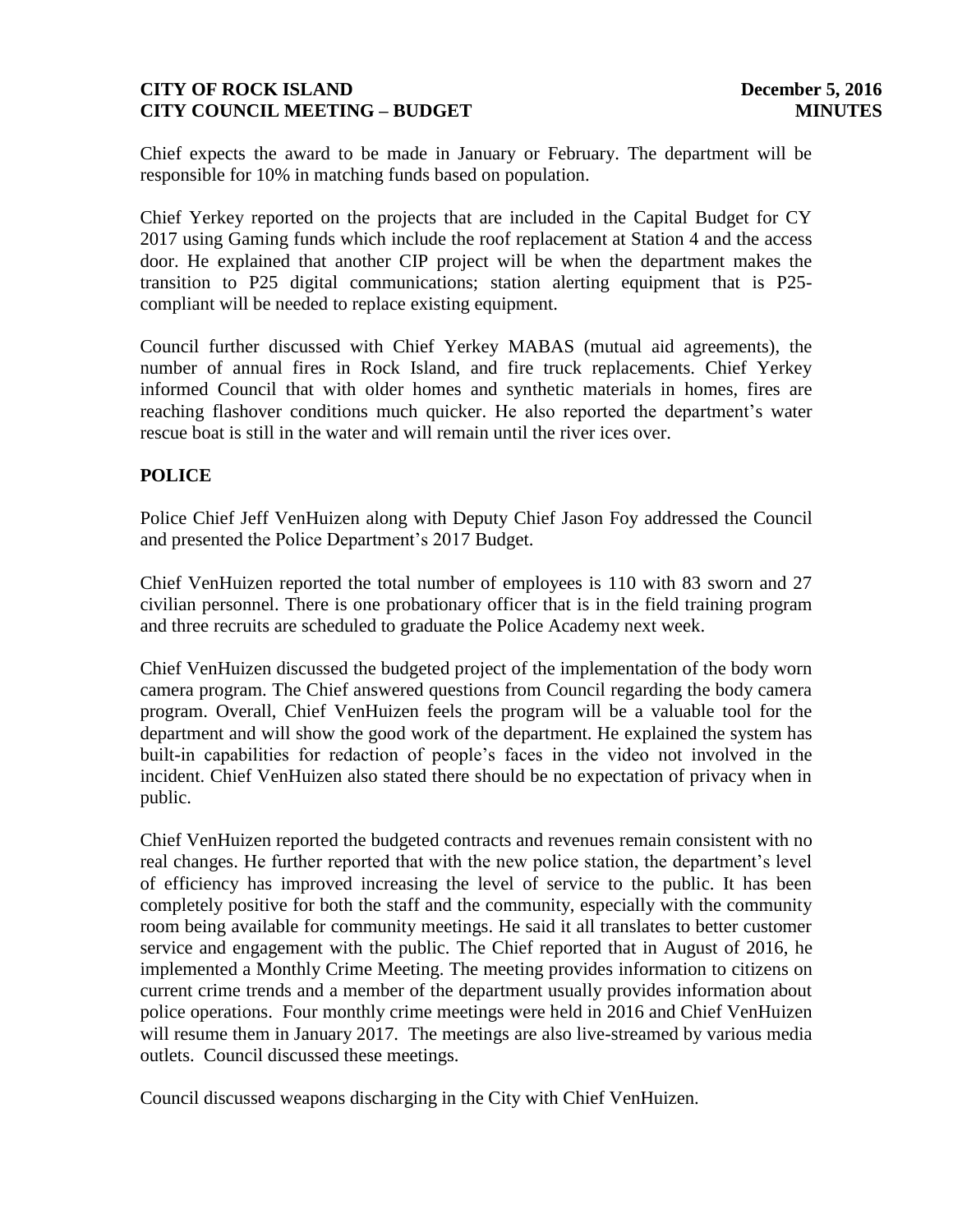Chief VenHuizen reviewed operational changes within the department. To facilitate the body worn camera program, the department will be re-writing job descriptions and shifting some duties. The Chief expects to be able to manage the program in-house with one staff member solely responsible for the video.

Chief VenHuizen reported that there are no real changes with the department's grants; they are consistent as in past years.

Council discussed with Chief VenHuizen the deer mitigation program, RICOM, and overtime costs due to late bar hours in the District.

#### **PUBLIC WORKS**

Interim Public Works Director Larry Cook along with Assistant to the Public Works Director Michelle Martin presented the Public Works Department's 2017 Budget.

Mr. Cook reviewed the seven staffing changes in the 2017 budget which resulted in a reduction of 3.26 FTEs. Engineering interns will be reduced from three to two. The addition of a Waste Water Treatment Plant Operator in August is expected to save over \$50,000 per year in overtime costs at the treatment plant. The long-term vacant positions of Equipment Operator and Technical Services Assistant were eliminated. It is projected that the Public Works Director position will not be filled for 10 months (0.17 FTE). The department will not fill the Electrical Maintenance Supervisor position for seven months when Bob Payne is projected to retire at the end of May (0.42 FTE) and will not fill the Maintenance Worker I position for six months when Mike Heber is projected to retire (0.50 FTE).

Mr. Cook further reported that the Assistant City Engineer position has been vacant for two years and is under review. The requested CY 2017 budget includes \$127,469 (9,650 hours; 4.64 FTE) for contract employees. This is a \$16,801 reduction (560 hours) over CY 2016. The reduction reflects the elimination of a stormwater intern position and a 100 hour reduction in rain garden maintenance hours.

Mr. Cook discussed the department's special projects and service contracts. The majority of contracts remain the same as CY 2016 except for minor changes and those projects that were completed in CY 2016. He reported the larger changes as follows: \$85,000 for the purchase of mini-excavator due to increase in rental costs making it more cost effective to buy rather than rent; the in-house Asphalt Street Recycling Program was increased in 2016, but will be cut in 2017; an increase in ROW service contract of \$8,000 to repair retaining walls in the ROW throughout the city; an increase in service contracts of \$28,670 to support the new, larger police station; an increase in tipping fees for refuse (\$20,250) and yard waste (\$8,350) due to the scheduled annual increase; an increase of \$46,980 in recycling fees due to the new contract (the per month customer charge went from \$2.51 to \$3.90); additional work at the raw water pumping station: wetwell access hatch replacement (\$19,500), intake line inspection (\$25,000), and PLC (Programmable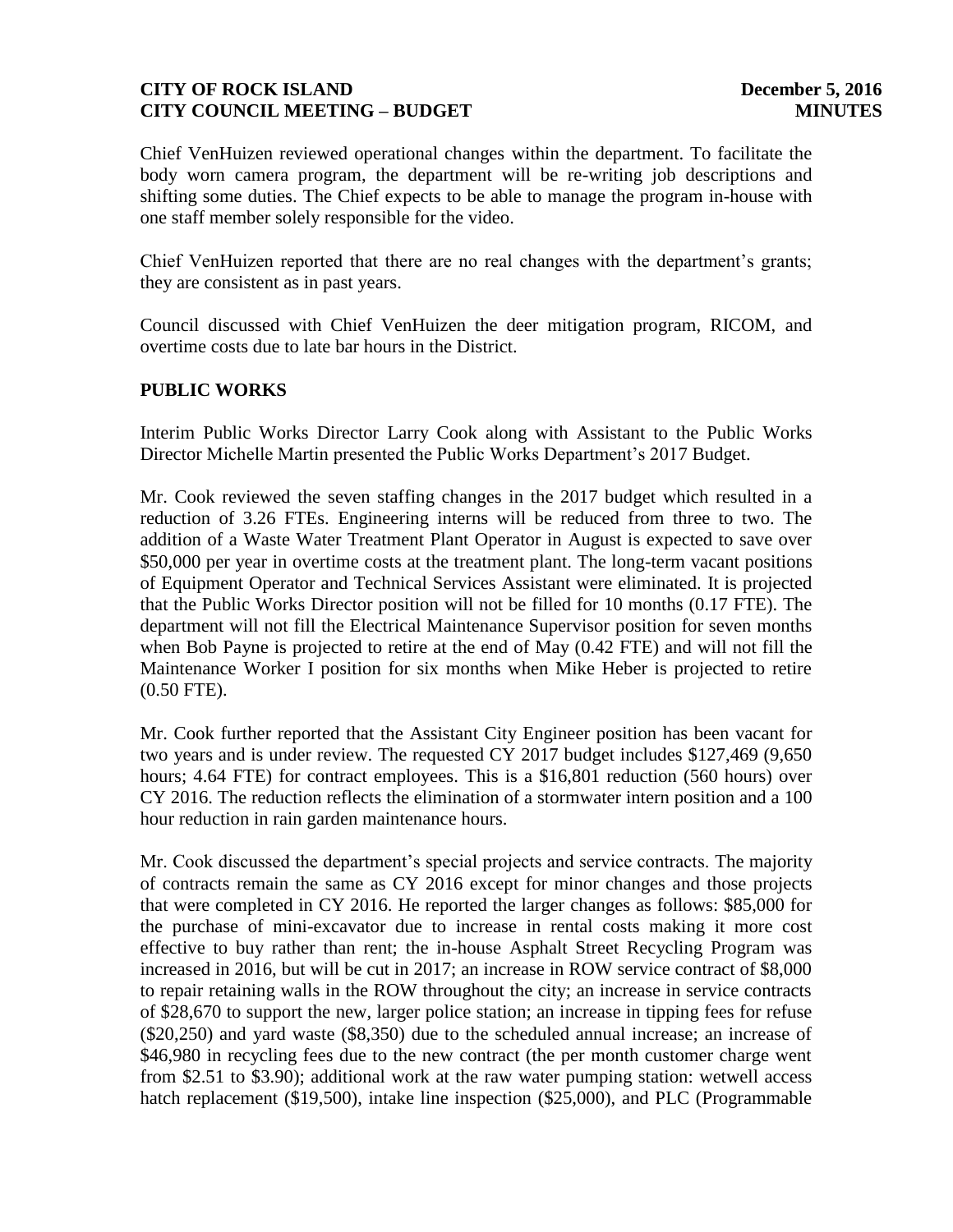Logic Control) system upgrade installation (\$10,000); additional Lead/Copper and Cryptosporidium testing (\$10,000); increased pump rental (\$6,100) for repairs at the waste water treatment plants; and an increase of \$63,500 in the Catch Basin Repair Program. Interim City Manager Randall Tweet clarified that the in-place recycling program was reduced and the budget cut; he also reported that there were extra MFT funds this year, but they will not be available next year.

Mr. Cook then reviewed the revenue changes for the CY 2017 budget, which includes four rate increases: a 5% increase in water rates; a 3% increase in the sanitary sewer rates; an increase in the monthly refuse fee from \$8.00 to \$10.00; an increase in the monthly curbside recycling fee from \$2.50 to \$3.90 (increased on November 1, 2016); and an increase in the monthly curbside recycling fee from \$3.90 to \$4.02 on August 1, 2017.

Mr. Cook reported operational service levels did change with the reduction of one (longterm vacant) Equipment Operator. He further discussed the in-house labor resources available for wintertime emergency response: three (3) Maintenance Crew Leaders, nine (9) Equipment Operators, four (4) Maintenance Worker 2s, one (1) Marina Yard Worker, and thirteen (13) Maintenance Worker 1s, totaling 30 employees. Four employees are reserved for utility emergencies and there is an average of four (4) employees unavailable for work, leaving an average number of 22 employees available for snow removal. Mr. Cook explained that a major snow storm requires the assignment of 20 employees for snow removal operations (10 per shift on revolving 12-hour shifts) and additionally, there are at least six (6) back-up snowplow drivers typically available from other Public Works Divisions.

Mr. Cook reported there are no other expected operational changes in the CY 2017 budget. He further reported that the only grant is the Solid Waste Assistance Grant (SWAG) from the RI County Waste Management Agency in the amount of \$29,264 to fund a portion of the cost of solid waste services. It is an annual grant as long as RICWMA has funds for the program. Mr. Cook presented an attached worksheet with the Capital Improvement Projects. He also presented spreadsheets with five year projections for utility funds.

Council further discussed with Mr. Cook the increase in fees for curbside recycling, the drainage assistance program, the marina and the hydroelectric plant. Mr. Cook reported that marina boaters are happy with no rate increase and no improvements. It was suggested by Alderman Hotle to have a study session on the hydroelectric plant with more detailed specifics on the investment and the results.

#### C**OMMUNITY ECONOMIC DEVELOPMENT**

Community and Economic Development Director Chandler Poole and Budget and Grants Manager Colleen Small-Vollman presented the CED Department's 2017 Budget.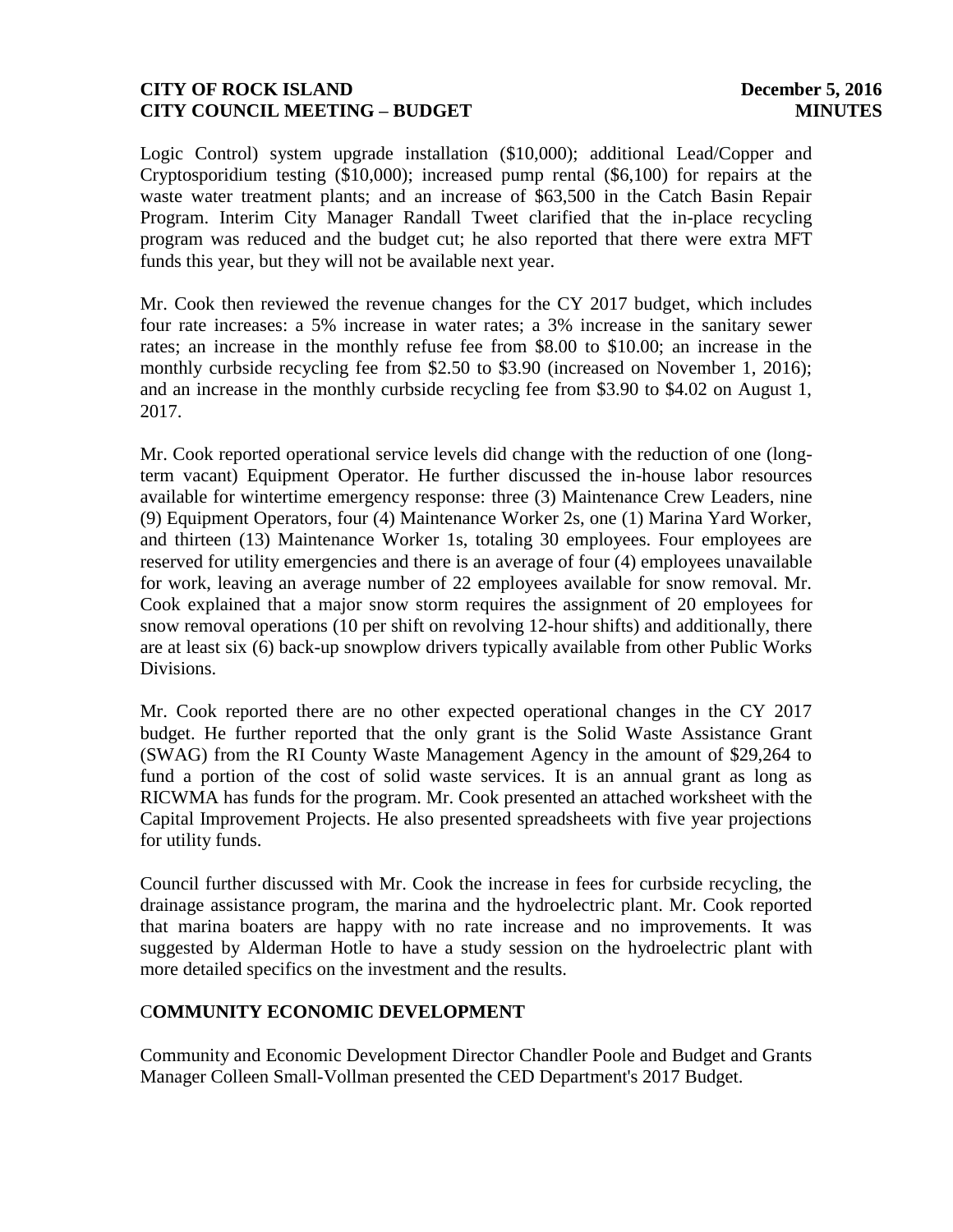Director Poole thanked his staff for being supportive and present this evening. He is on his third day with the City.

Mr. Poole gave a budget overview and stated that the proposed full year (CY 2017) Community and Economic Development budget continues to support the City's CED mission by funding programs, projects and activities directed towards creating and retaining jobs, enhancing neighborhoods, increasing revenues, and ensuring that structures are safe for occupancy and use. He further said that CED programs, projects and activities are drawn from seventeen (17) separate funds which include: eight (8) tax increment finance funds, four (4) loan funds, two (2) grant funds, the Community and Economic Development Fund, which includes Riverboat Gaming dollars as well as Special Project expenses, the Labor Day Fund and the General Fund.

Mr. Poole reported that the CED Department has seen significant staff turnover in 2016. The number of department employees will increase to 21 full-time members due to a position being restored plus interns throughout the year. The restored position of Special Projects Manager was removed from CED and assigned to Administration as an Assistant to the City Manager in 2014. As of 2017, this position will be re-assigned back to CED with the original title of Special Projects Manager. It is not currently funded for CY 2017. Mr. Poole stated there are four (4) open positions which will be filled when appropriate. He further said that a re-organization of the department for greater efficiency is possible.

Mr. Poole reviewed the department's budgeted projects. There will be program updates as outlined by HUD requirements; Rock Island is an entitlement city and receives CDBG funding. He expects the demolition program to complete ten houses.

Mr. Poole noted the CED Department's budget contracts: Bridges Catering, Friendship Manor, and LRC for Columbia Park. Additionally, the department has contracts with the following consultants: Retail Consultants LLC for retail attraction, EnviroNet for environmental testing, Ancel Glink for zoning, and Storino, Ramello, & Durkin as the City's TIF consultants.

Mr. Poole told Council that revenue is not expected to change significantly. He said that a couple of the TIF districts will see slight percentage changes in the amount of TIF revenue due to recently completed projects. The increase in revenue will be used to pay existing bond debt and development agreement expenses.

Mr. Poole reported on changes in the level of services to customers/citizens; specifically, that the lead grant was not awarded in 2016 and will be applied for in 2017. There will be no lead abatement services until the grant is awarded. Colleen Small-Vollman explained the specifics of the lead grant which is applied for in partnership with Moline. Council and Ms. Small-Vollman further discussed the lead grant.

With regards to operational changes, Mr. Poole said at present, there are no operational changes planned, but the department may review how to re-adjust positions.